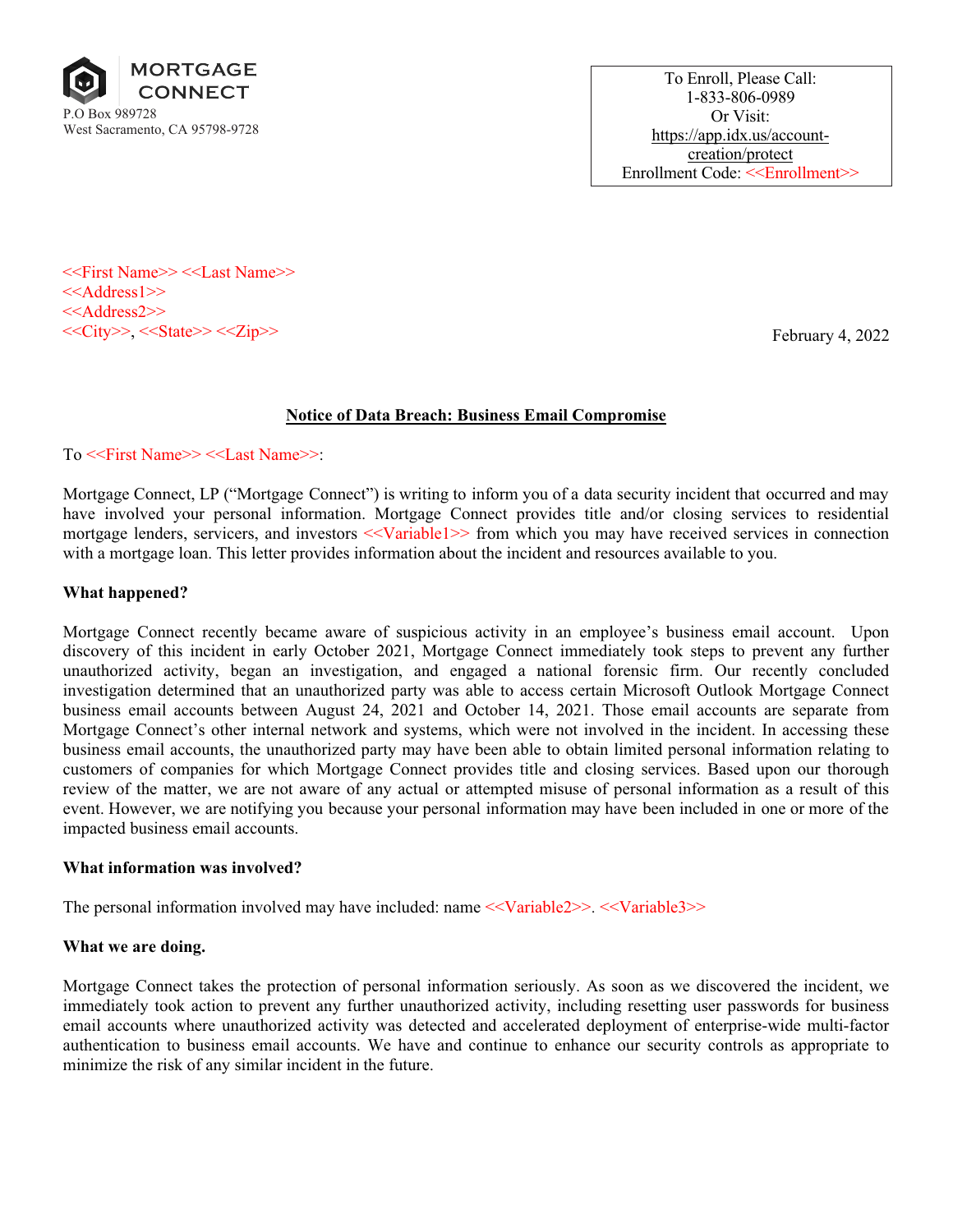As a precaution, we have arranged to offer you complimentary identity theft protection and credit monitoring services for a period of two years, at no cost to you. Please see the attached Reference Guide for enrollment details. While these services are complimentary, you have until May 4, 2022 to activate these services, and instructions on how to enroll in these services are included in the enclosed Reference Guide.

## What you can do.

In addition to enrolling in complimentary credit monitoring services, the enclosed Reference Guide includes additional information on general steps you can take to monitor and protect your personal information. We encourage you to remain vigilant over the next twelve to twenty-four months against potential identity theft and fraud by carefully reviewing credit reports and account statements to ensure that all activity is valid.

## For more information.

If you have any questions about this matter or would like additional information, please refer to the enclosed Reference Guide or call toll-free 1-833-806-0989. This call center is open from Monday through Friday from 9 am - 9 pm Eastern Time.

We regret that this incident occurred and apologize for any inconvenience it may cause you.

Sincerely,

Jenniker Atanley

Jennifer Stanley Corporate Counsel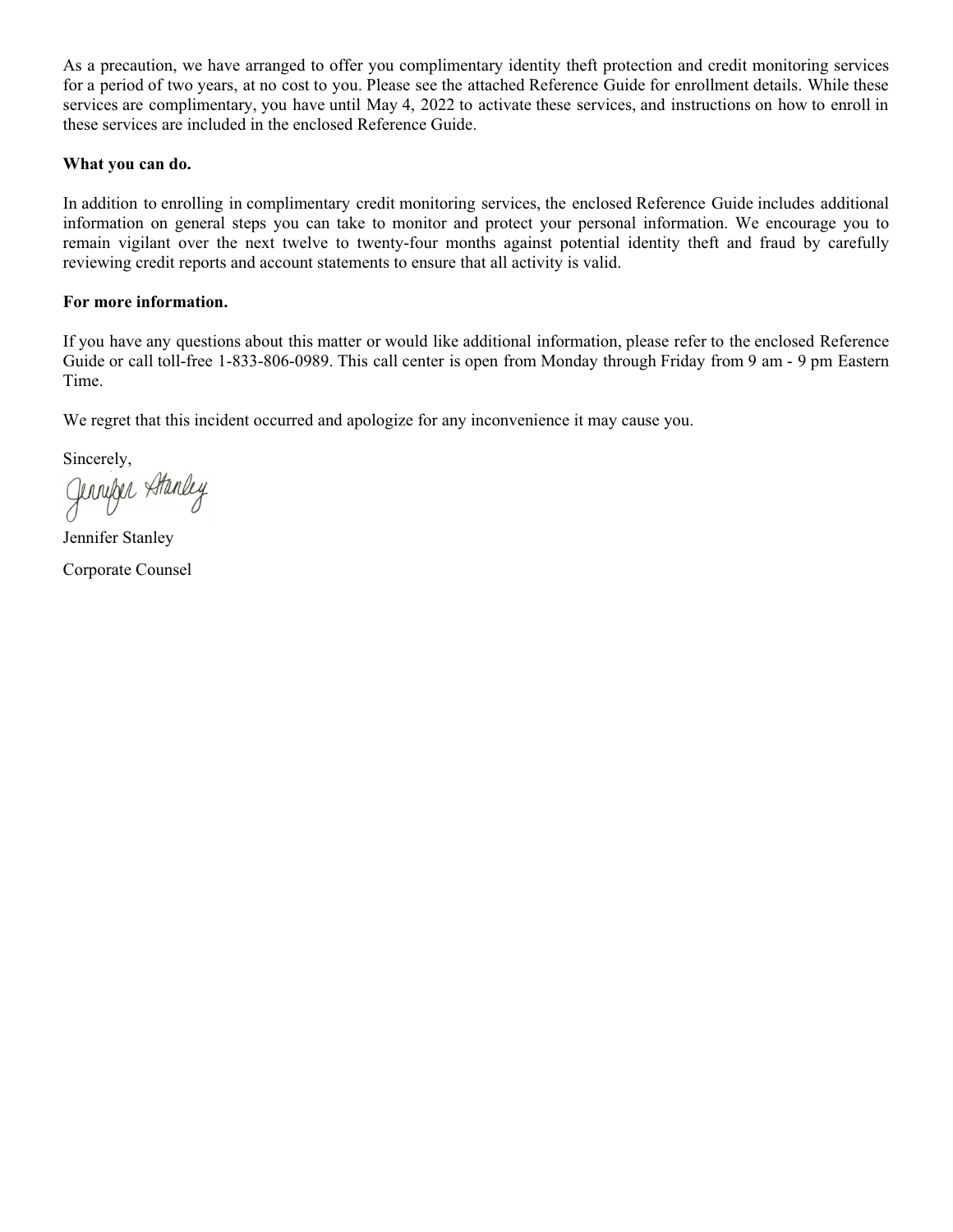## Reference Guide

## Review Your Account Statements

Carefully review account statements and credit reports to ensure that all of your account activity is valid. Report any questionable charges promptly to the financial institution or company with which the account is maintained.

#### Order Your Free Credit Report

To order your free annual credit report, visit www.annualcreditreport.com, call toll-free at 1-877-322-8228, or complete the Annual Credit Report Request Form on the U.S. Federal Trade Commission's ("FTC") website at www.ftc.gov and mail it to Annual Credit Report Request Service, P.O. Box 105281, Atlanta, GA 30348-5281. The three credit bureaus provide free annual credit reports only through the website, toll-free number or request form.

Upon receiving your credit report, review it carefully. Look for accounts you did not open. Look in the "inquiries" section for names of creditors from whom you have not requested credit. Some companies bill under names other than their store or commercial names; the credit bureau will be able to tell if this is the case. Look in the "personal information" section for any inaccuracies in information (such as home address and Social Security Number).

If you see anything you do not understand, call the credit bureau at the telephone number on the report. Errors may be a warning sign of possible identity theft. You should notify the credit bureaus of any inaccuracies in your report, whether due to error or fraud, as soon as possible so the information can be investigated and, if found to be in error, corrected. If there are accounts or charges you did not authorize, immediately notify the appropriate credit bureau by telephone and in writing. Information that cannot be explained should also be reported to your local police or sheriff's office because it may signal criminal activity.

## How to Enroll in IDX Identity Protection Services

As a safeguard, we have arranged for you to enroll, at no cost to you, in an online credit monitoring service for 24 months provided by IDX.

To enroll in this service, please call 1-833-806-0989 or visit https://app.idx.us/account-creation/protect and follow the instructions for enrollment using Enrollment Code: <<Enrollment>>

The monitoring included in the membership must be activated to be effective. You have until May 4, 2022 to enroll in these services. Note: Please note that credit monitoring services might not be available for individuals who have not established credit or an address in the United States (or its territories) and a valid Social Security number. Enrolling in this service will not affect your credit score. If you need assistance, IDX will be able to assist you.

We encourage you to take advantage of these protections and remain vigilant for incidents of fraud and identity theft, including regularly reviewing and monitoring your credit reports and account statements.

## Contact the U.S. Federal Trade Commission

If you detect any unauthorized transactions in any of your financial accounts, promptly notify the appropriate payment card company or financial institution. If you detect any incidents of identity theft or fraud, promptly report the matter to your local law enforcement authorities, state Attorney General and the FTC.

You can contact the FTC to learn more about how to protect yourself from becoming a victim of identity theft by using the contact information below:

Federal Trade Commission Consumer Response Center 600 Pennsylvania Avenue, NW Washington, DC 20580 1-877-IDTHEFT (438-4338) www.ftc.gov/idtheft/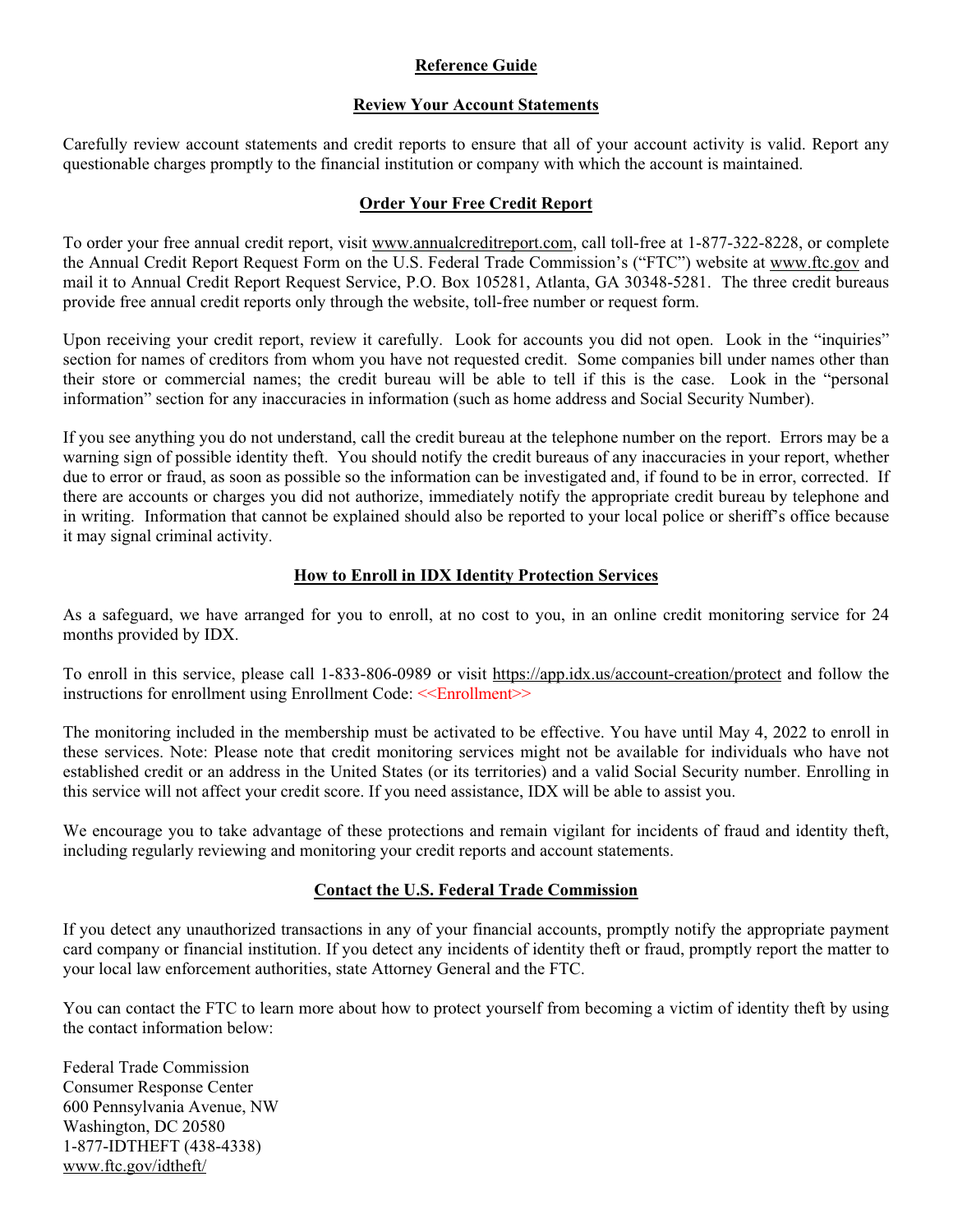## Place a Fraud Alert on Your Credit File

To protect yourself from possible identity theft, consider placing a fraud alert on your credit file. A fraud alert helps protect against the possibility of an identity thief opening new credit accounts in your name. When a credit grantor checks the credit history of someone applying for credit, the credit grantor gets a notice that the applicant may be the victim of identity theft. The alert notifies the credit grantor to take steps to verify the identity of the applicant. You can place a fraud alert on your credit report by calling any one of the toll-free fraud numbers provided below. You will reach an automated telephone system that allows flagging of your file with a fraud alert at all three credit bureaus.

| Equifax    | P.O. Box 105069<br>Atlanta, GA 30348 | 1-888-766-0008 | www.equifax.com    |
|------------|--------------------------------------|----------------|--------------------|
| Experian   | P.O. Box 9554<br>Allen, TX 75013     | 1-888-397-3742 | www.experian.com   |
| TransUnion | P.O. Box 2000<br>Chester, PA 19016   | 1-800-680-7289 | www.transunion.com |

#### Security Freezes

You have the right to request a credit freeze from a consumer reporting agency, free of charge, so that no new credit can be opened in your name without the use of a PIN number that is issued to you when you initiate a freeze. A security freeze is designed to prevent potential credit grantors from accessing your credit report without your consent. If you place a security freeze, potential creditors and other third parties will not be able to get access to your credit report unless you temporarily lift the freeze. Therefore, using a security freeze may delay your ability to obtain credit.

Unlike a fraud alert, you must separately place a security freeze on your credit file at each credit bureau. To place a security freeze on your credit report you must contact the credit reporting agency by phone, mail, or secure electronic means and provide proper identification of your identity. The following information must be included when requesting a security freeze (note that if you are requesting a credit report for your spouse, this information must be provided for him/her as well): (1) full name, with middle initial and any suffixes; (2) Social Security number; (3) date of birth; (4) current address and any previous addresses for the past five years; and (5) any applicable incident report or complaint with a law enforcement agency or the Registry of Motor Vehicles. The request must also include a copy of a government-issued identification card and a copy of a recent utility bill or bank or insurance statement. It is essential that each copy be legible, display your name and current mailing address, and the date of issue.

Below, please find relevant contact information for the three consumer reporting agencies:

| <b>Equifax Security Freeze</b>  | P.O. Box 105788<br>Atlanta, GA 30348 | 1-800-685-1111 | www.equifax.com    |
|---------------------------------|--------------------------------------|----------------|--------------------|
| <b>Experian Security Freeze</b> | P.O. Box 9554<br>Allen, TX 75013     | 1-888-397-3742 | www.experian.com   |
| TransUnion                      | P.O. Box 160<br>Woodlyn, PA 19094    | 1-888-909-8872 | www.transunion.com |

Once you have submitted your request, the credit reporting agency must place the security freeze no later than 1 business day after receiving a request by phone or secure electronic means, and no later than 3 business days after receiving a request by mail. No later than five business days after placing the security freeze, the credit reporting agency will send you confirmation and information on how you can remove the freeze in the future.

#### For Residents of the District of Columbia

You may contact the D.C. Attorney General's Office to obtain information about steps to take to avoid identity theft: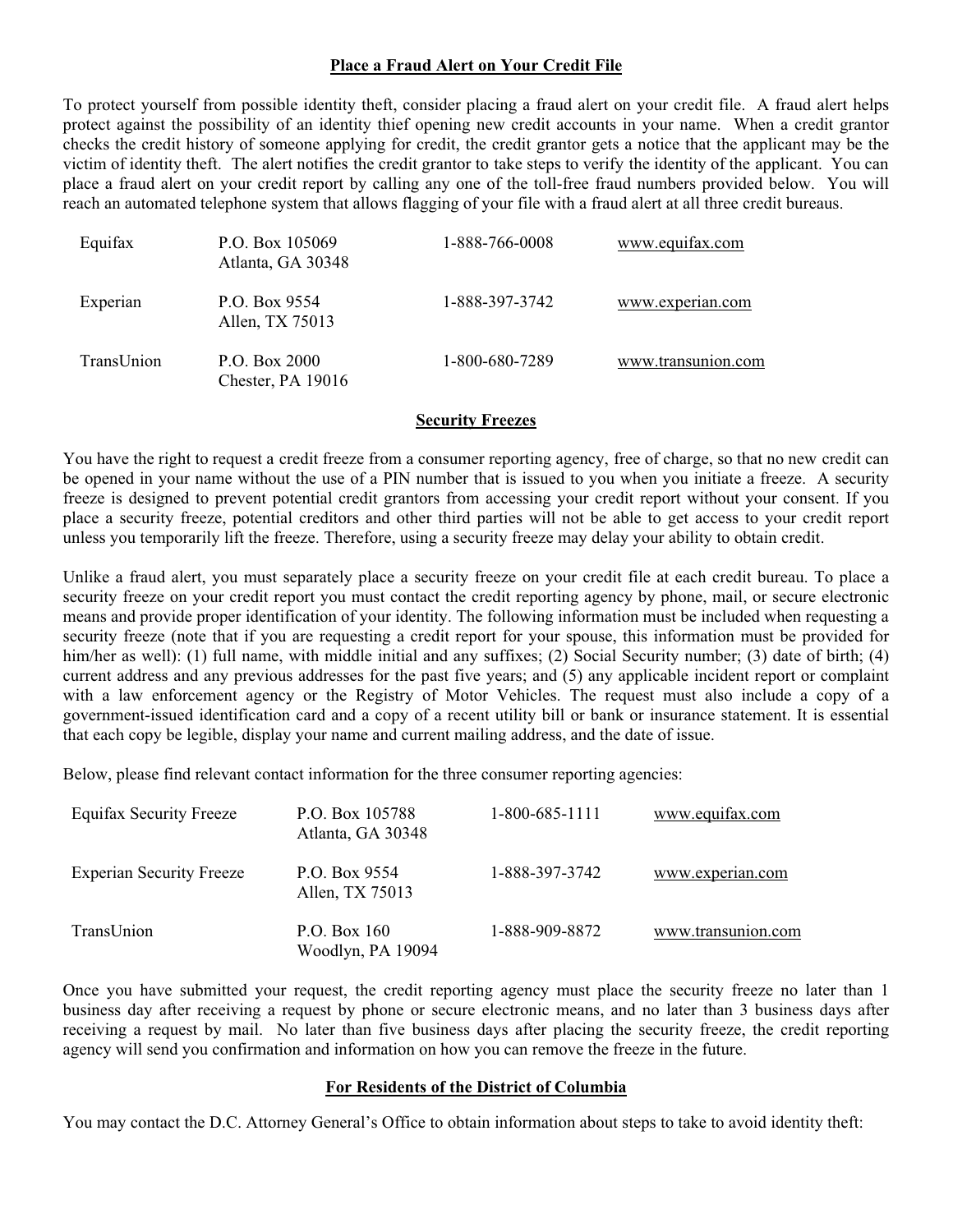D.C. Attorney General's Office, Office of Consumer Protection, 400 6<sup>th</sup> Street, NW, Washington DC 20001, 1-202-442-9828, [www.oag.dc.gov](http://www.oag.dc.gov).

## For Residents of Iowa

You may contact law enforcement or the Iowa Attorney General's office to report suspected incidents of identity theft. The Iowa Attorney General's Office can be reached at:

Iowa Attorney General's Office, Director of Consumer Protection Division, 1305 E. Walnut Street, Des Moines, IA 50319, 1-515-281-5926, [www.iowattorneygeneral.gov](http://www.iowattorneygeneral.gov).

## For Residents of Maryland

You may also obtain information about preventing and avoiding identity theft from the Maryland Office of the Attorney General:

Maryland Office of the Attorney General, Consumer Protection Division, 200 St. Paul Place, Baltimore, MD 21202, 1-888-743-0023, [http://www.marylandattorneygeneral.gov/.](http://www.marylandattorneygeneral.gov/)

## For Residents of New Mexico

New Mexico consumers have the right to obtain a security freeze or submit a declaration of removal.

You may obtain a security freeze on your credit report to protect your privacy and ensure that credit is not granted in your name without your knowledge. You may submit a declaration of removal to remove information placed in your credit report as a result of being a victim of identity theft. You have a right to place a security freeze on your credit report or submit a declaration of removal pursuant to the Fair Credit Reporting and Identity Security Act.

The security freeze will prohibit a consumer reporting agency from releasing any information in your credit report without your express authorization or approval.

The security freeze is designed to prevent credit, loans and services from being approved in your name without your consent. When you place a security freeze on your credit report, you will be provided with a personal identification number, password or similar device to use if you choose to remove the freeze on your credit report or to temporarily authorize the release of your credit report to a specific party or parties or for a specific period of time after the freeze is in place. To remove the freeze or to provide authorization for the temporary release of your credit report, you must contact the consumer reporting agency and provide all of the following:

(1) the unique personal identification number, password or similar device provided by the consumer reporting agency;

(2) proper identification to verify your identity; and

(3) information regarding the third party or parties who are to receive the credit report or the period of time for which the credit report may be released to users of the credit report.

A consumer reporting agency that receives a request from a consumer to lift temporarily a freeze on a credit report shall comply with the request no later than three business days after receiving the request. As of September 1, 2008, a consumer reporting agency shall comply with the request within fifteen minutes of receiving the request by a secure electronic method or by telephone.

A security freeze does not apply in all circumstances, such as where you have an existing account relationship and a copy of your credit report is requested by your existing creditor or its agents for certain types of account review, collection, fraud control or similar activities; for use in setting or adjusting an insurance rate or claim or insurance underwriting; for certain governmental purposes; and for purposes of prescreening as defined in the federal Fair Credit Reporting Act.